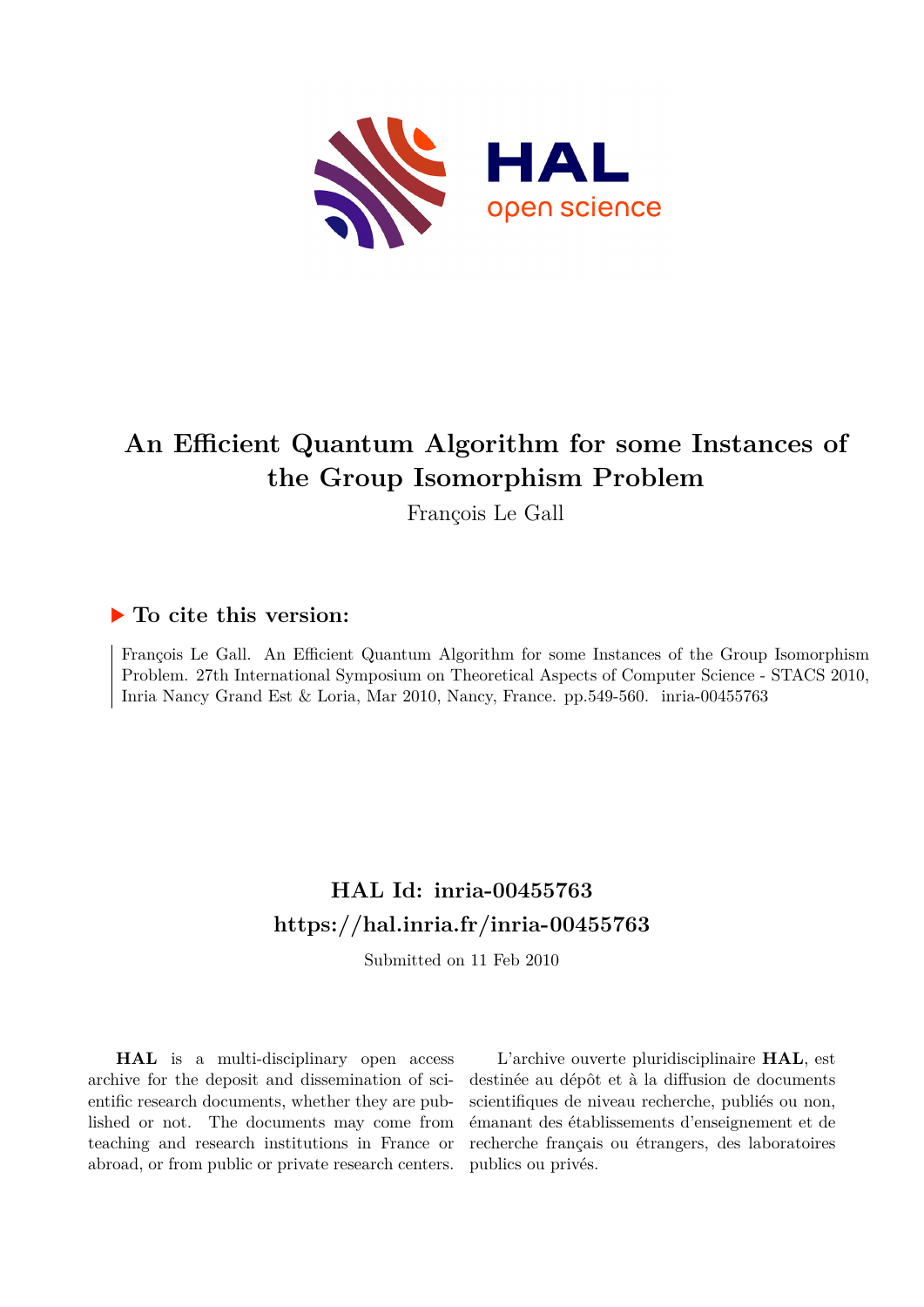## AN EFFICIENT QUANTUM ALGORITHM FOR SOME INSTANCES OF THE GROUP ISOMORPHISM PROBLEM

FRANÇOIS LE GALL

Department of Computer Science, The University of Tokyo E-mail address: legall@is.s.u-tokyo.ac.jp

Abstract. In this paper we consider the problem of testing whether two finite groups are isomorphic. Whereas the case where both groups are abelian is well understood and can be solved efficiently, very little is known about the complexity of isomorphism testing for nonabelian groups. Le Gall has constructed an efficient classical algorithm for a class of groups corresponding to one of the most natural ways of constructing nonabelian groups from abelian groups: the groups that are extensions of an abelian group A by a cyclic group  $\mathbb{Z}_m$  with the order of A coprime with m. More precisely, the running time of that algorithm is almost linear in the order of the input groups. In this paper we present a quantum algorithm solving the same problem in time polynomial in the logarithm of the order of the input groups. This algorithm works in the black-box setting and is the first quantum algorithm solving instances of the nonabelian group isomorphism problem exponentially faster than the best known classical algorithms.

#### 1. Introduction

Testing group isomorphism (the problem asking to decide, for two given finite groups G and  $H$ , whether there exists an isomorphism between  $G$  and  $H$ ) is a fundamental problem in computational group theory but little is known about its complexity. It is known that the group isomorphism problem (for groups given by their multiplication tables) reduces to the graph isomorphism problem [18], and thus the group isomorphism problem is in the complexity class  $NP \cap coAM$  (since the graph isomorphism problem is in this class [2]). Miller [24] has developed a general technique to check group isomorphism in time  $O(n^{\log n+O(1)})$ , where n denotes the size of the input groups and Lipton, Snyder and Zalcstein [22] have given an algorithm working in  $O(\log^2 n)$  space. However, no polynomial-time algorithm is known for the general case of this problem.

Another line of research is the design of algorithms solving the group isomorphism problem for particular classes of groups. For abelian groups polynomial-time algorithms follow directly from efficient algorithms for the computation of the Smith normal form of integer matrices [8, 15]. More efficient methods have been given by Vikas [28] and Kavitha [16] for

This work was done while the author was a researcher at Kyoto University, affiliated with the ERATO-SORST Quantum Computation and Information Project, Japan Science and Technology Agency.



<sup>1998</sup> ACM Subject Classification: F.2.2 Nonnumerical Algorithms and Problems.

Key words and phrases: Quantum Algorithms, Group Isomorphism Problem, Black-box Groups.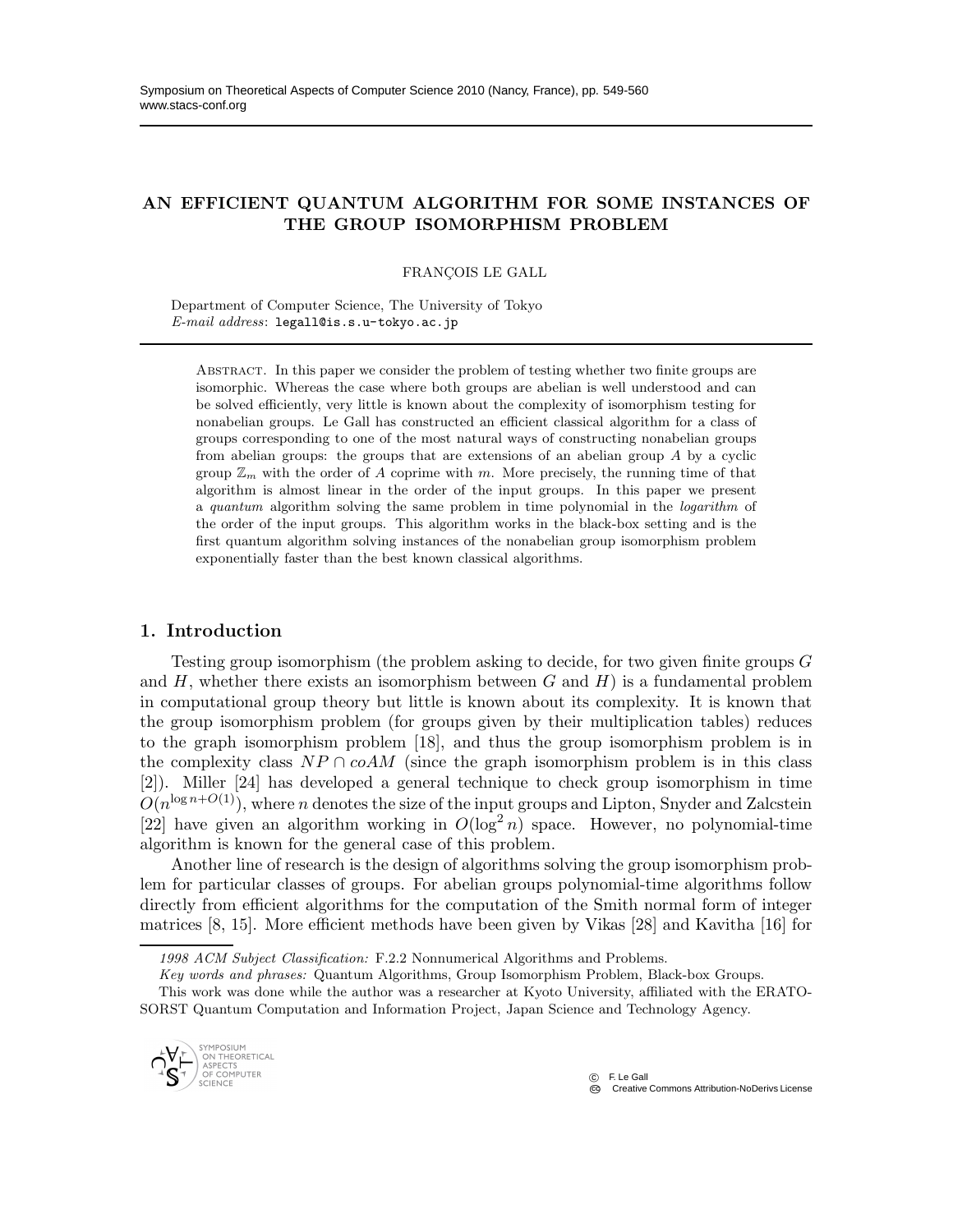abelian groups given by their multiplication tables, and fast parallel algorithms have been constructed by McKenzie and Cook [23] for abelian permutation groups. The current fastest algorithm solving the abelian group isomorphism problem for groups given as black-boxes has been developed by Buchmann and Schmidt [5] and works in time  $O(n^{1/2}(\log n)^{O(1)})$ . However, as far as nonabelian groups are concerned, very little is known. For solvable groups Arvind and Torán [1] have shown that the group isomorphism problem is in  $NP \cap coNP$  under certain complexity assumptions but, until recently, the only polynomial-time algorithms testing isomorphism of nontrivial classes of nonabelian groups were a result by Garzon and Zalcstein [12], which holds for a very restricted class, and a body of works initiated by Cooperman et al. [9] on simple groups.

Very recently, Le Gall [19] proposed an efficient classical algorithm solving the group isomorphism problem over another class of nonabelian groups. Since for abelian groups the group isomorphism problem can be solved efficiently, that work focused on one of the most natural next targets: cyclic extensions of abelian groups. Loosely speaking such extensions are constructed by taking an abelian group A and adding one element  $\gamma$  that, in general, does not commute with the elements in A. More formally the class of groups considered in [19], denoted by  $\mathscr{S}$ , was the following.

**Definition 1.1.** Let G be a finite group. The group G is said to be in the class  $\mathscr{S}$  if there exist a normal abelian subgroup A in G and an element  $y \in G$  of order coprime with  $|A|$ such that  $G = \langle A, y \rangle$ .

In technical words G is an extension of an abelian group A by a cyclic group  $\mathbb{Z}_m$  with  $gcd(|A|, m) = 1$ . This class of groups includes all the abelian groups and many non-abelian groups too, as discussed in details in [19]. For example, for  $A = \mathbb{Z}_3^4$  and  $m = 4$ , there are exactly 9 isomorphism classes in  $\mathscr{S}$  (1 class of abelian groups and 8 classes of nonabelian groups). Moreover, the class  $\mathscr S$  includes several groups that have been the target of quantum algorithms, as discussed later. The main result in [19] was the following theorem.

Theorem 1.2 ([19]). *There exists a deterministic algorithm checking whether two groups* G and H in the class  $\mathscr S$  (given as black-box groups) are isomorphic and, if this is the case, *computing an isomorphism from*  $G$  *to*  $H$ *. Its running time has for upper bound*  $n^{1+o(1)}$ , *where*  $n = min(|G|, |H|)$ *.* 

In the present paper, we focus on *quantum algorithms* solving the group isomorphism problem in the black-box setting. Cheung and Mosca [7] have shown how to compute the decomposition of an abelian group into a direct product of cyclic subgroups in time polynomial in the logarithm of its order on a quantum computer, and thus how to solve the abelian group isomorphism problem in time polynomial in  $\log n$  in the black-box model. This then gives an exponential speed-up with respect to the best known classical algorithms for the same task. One can naturally ask whether a similar speed-up can be obtained for classes of nonabelian groups. In this paper, we prove that this is the case. Our main result is the following theorem.

Theorem 1.3. *There exists a quantum algorithm checking with high probability whether two groups* G and H in the class  $\mathscr S$  given as black-box groups are isomorphic and, if this is *the case, computing an isomorphism from* G *to* H*. Its running time is polynomial in* log n*, where*  $n = min(|G|, |H|)$ *.* 

To our knowledge, this is the first quantum algorithm solving nonabelian instances of the group isomorphism problem exponentially faster than the best known classical algorithms.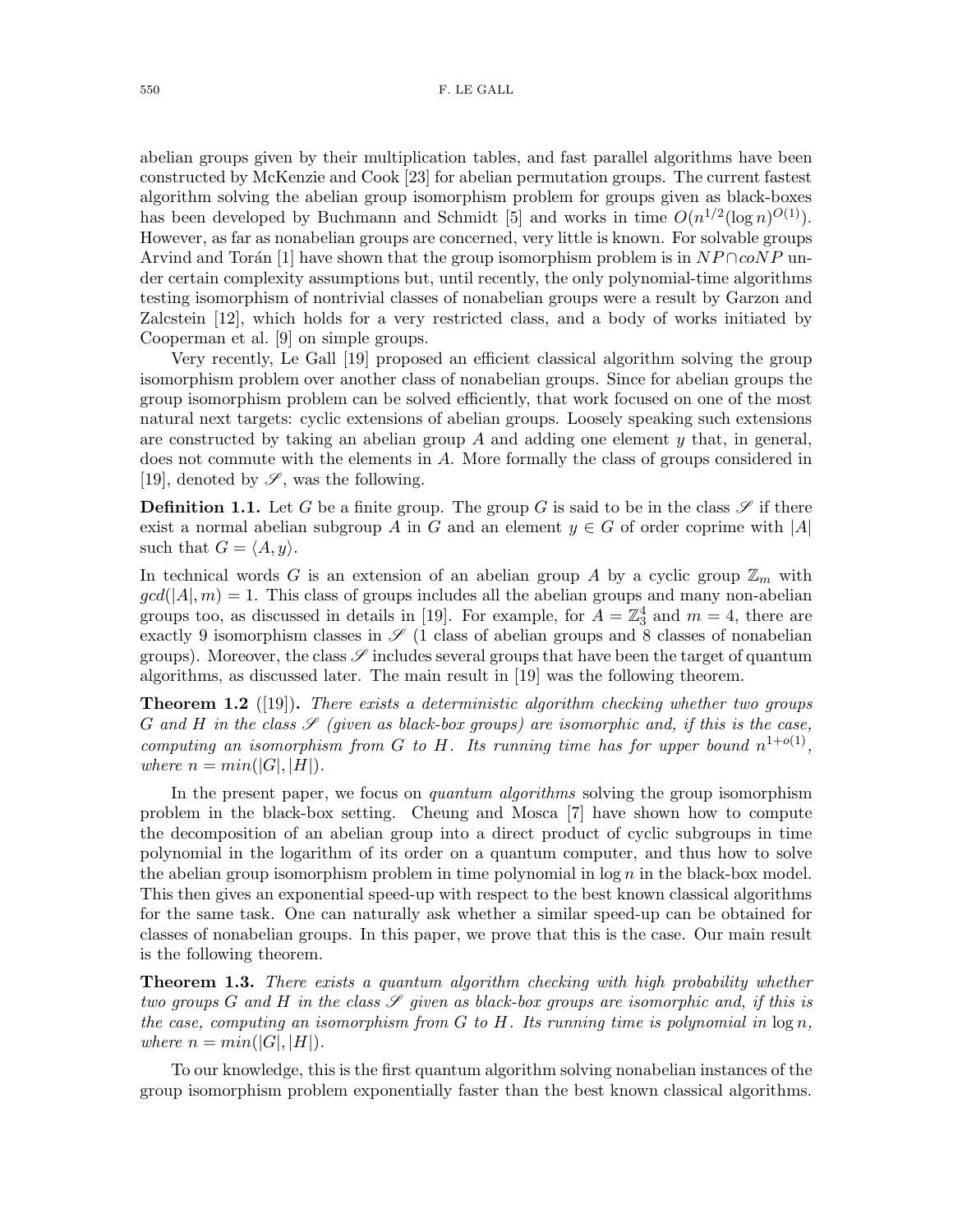Our algorithm relies on several new quantum reductions to instances of the so-called abelian Hidden Subgroup Problem, a problem that can be solved efficiently on a quantum computer. Our result can then be seen as an extension of the polynomial-time library of computational tasks which can be accomplished using Shor's factoring and discrete logarithm algorithms [27], and further quantum algorithms for abelian groups. We also mention that groups in the class  $\mathscr S$  appear at several occasions in the quantum computation literature, mostly connected to the Hidden Subgroup Problem over semidirect product groups [4, 10, 13, 25]. Our techniques may have applications in the design of further quantum algorithms for this problem, or for other similar group-theoretic tasks.

Our quantum algorithm follows the same line as the classical algorithm in [19], but the two main technical parts are both significantly improved and modified.

Since a group G in the class  $\mathscr S$  may in general be written as the extension of an abelian group  $A_1$  by a cyclic group  $\mathbb{Z}_{m_1}$  and as the extension of an abelian group  $A_2$  by a cyclic group  $\mathbb{Z}_{m_2}$  with  $A_1 \not\cong A_2$  and  $m_1 \neq m_2$ , we use, as in [19], the concept of a standard decomposition of G, which is an invariant for the groups in the class  $\mathscr S$  in the sense that two isomorphic groups have similar standard decompositions (but the converse is false). A method for computing efficiently standard decompositions in the black-box model was one of the main contributions of [19], where the time complexity of this step was  $O(n^{1+o(1)})$  due to the fact that the procedure proposed had to try, in the worst case, for each generator g of G, all the divisors of  $|g|$ . Instead, in the present work we propose a different procedure for this task (Section 3), which can be implemented in time polynomial in  $\log n$  on a quantum computer, based on careful reductions to group-theoretic problems for which known efficient quantum algorithms are known: order finding, decomposing abelian groups and constructive membership in abelian groups.

Knowing standard decompositions of  $G$  and  $H$  allows us to consider only the case where H and G are two extensions of the same abelian group A by the same cyclic group  $\mathbb{Z}_m$ (Proposition 6.1). Two matrices  $M_1$  and  $M_2$  in the group  $GL(r, \mathbb{F})$  of invertible matrices of size  $r \times r$  over some well-chosen finite field F can then be associated to the action of  $\mathbb{Z}_m$  on A in the groups G and H respectively. The second main technical contribution of [19] showed that, loosely speaking, testing isomorphism of  $G$  and  $H$  then reduces (when the order of A is coprime with m) to checking whether there exists an integer  $k \in \{1, \ldots, m\}$  such that  $M_1$  and  $M_2^k$  are conjugate in  $GL(r, \mathbb{F})$ . The strategy adopted in [19] to solve this problem had time complexity close to n in the worst case (basically, all the integers k in  $\{1, \ldots, m\}$ ) were checked). In the present paper, we give a poly( $log n$ ) time quantum algorithm for this problem. More generally, we show in Section 5 that the problem of testing, for any two matrices  $M_1$  and  $M_2$  in  $GL(r, \mathbb{F})$  where r is any positive integer and  $\mathbb F$  is any finite field, whether there exists a positive integer k such that  $M_1$  and  $M_2^k$  are conjugate in the group  $GL(r, \mathbb{F})$  reduces to solving an instance of a problem we call SET DISCRETE LOGARITHM. This quantum reduction is efficient in that it can be implemented in time polynomial in both r and log  $\mathbb{F}$ , and works by considering field extensions of  $\mathbb{F}$  and matrix invariants of  $M_1$  and  $M_2$ .

Loosely speaking, the problem SET DISCRETE LOGARITHM asks, given two sets  $\{x_1, \ldots, x_n\}$  $x_v\}$  and  $\{y_1, \ldots, y_v\}$  of elements in  $\mathbb{F}$ , to compute an integer k such that  $\{y_1^k, \ldots, y_v^k\}$  ${x_1, \ldots, x_v}$ , if such an integer exists. This computational problem is a generalization of the standard discrete logarithm problem (which is basically the case  $v = 1$ ) but appears to be much more challenging. The quantum algorithm we propose (in Section 4) works in time polynomial in v and log  $\mathbb{F}$ , and relies on a reduction to several instances of the abelian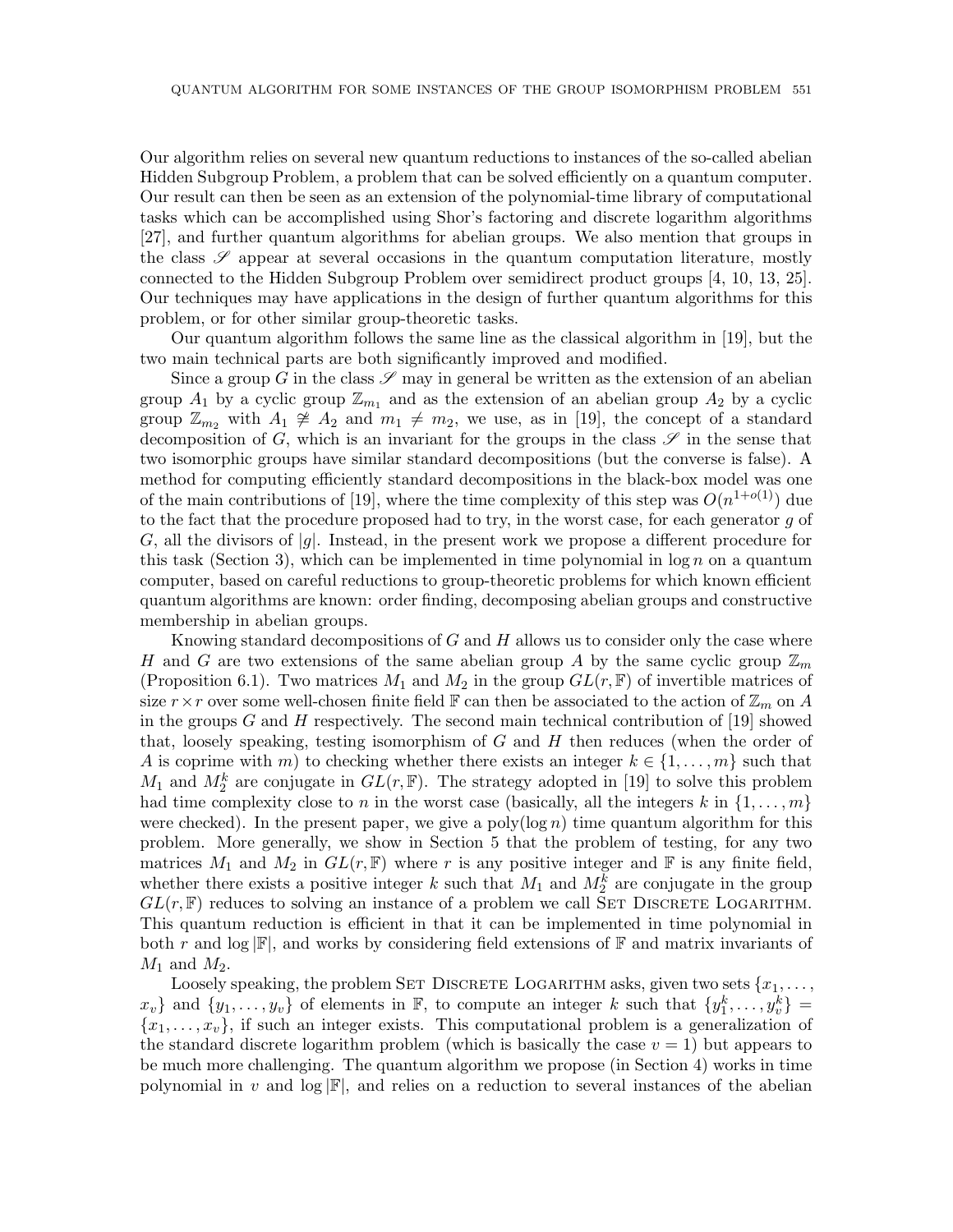Hidden Subgroup Problem. Our solution to the problem SET DISCRETE LOGARITHM is then an extension of the computational tasks which can be solved efficiently using known quantum algorithms for abelian groups.

### 2. Preliminaries

#### 2.1. Group theory and standard decompositions

We assume that the reader is familiar with the basic notions of group theory and state without proofs definitions and properties of groups we will use in this paper.

For any positive integer m, we denote by  $\mathbb{Z}_m$  the additive cyclic group of integers  $\{0,\ldots,m-1\}$ , and by  $\mathbb{Z}_m^*$  the multiplicative group of integers in  $\{1,\ldots,m-1\}$  coprime with m.

Let G be a finite group. For any subgroup H and any normal subgroup K of G we denote by HK the subgroup  $\{hk \mid h \in H, k \in K\} = \{kh \mid h \in H, k \in K\}$ . Given a set S of elements of G, the subgroup generated by the elements of S is written  $\langle S \rangle$ . We say that two elements  $g_1$  and  $g_2$  of G are conjugate in G if there exists an element  $y \in G$  such that  $g_2 = yg_1y^{-1}$ . For any two elements  $g, h \in G$  we denote by  $[g, h]$  the commutator of g and h, i.e.,  $[g,h] = ghg^{-1}h^{-1}$ . More generally, given two subsets  $S_1$  and  $S_2$  of G, we define  $[S_1, S_2] = \langle [s_1, s_2] | s_1 \in S_1, s_2 \in S_2 \rangle$ . The commutator subgroup of G is defined as  $G' = [G, G]$ . The derived series of G is defined recursively as  $G^{(0)} = G$  and  $G^{(i+1)} = (G^{(i)})'$ . The group G is said to be solvable if there exists some integer k such that  $G^{(k)} = \{e\}.$ Given two groups  $G_1$  and  $G_2$ , a map  $\phi: G_1 \to G_2$  is a homomorphism from  $G_1$  to  $G_2$  if, for any two elements g and g' in  $G_1$ , the relation  $\phi(gg') = \phi(g)\phi(g')$  holds. We say that  $G_1$  and  $G_2$  are isomorphic if there exists a one-one homomorphism from  $G_1$  to  $G_2$ , and we write  $G_1 \cong G_2$ .

Given any finite group G, we denote by  $|G|$  its order and, given any element g in G, we denote by  $|g|$  the order of g in G. For any prime p, we say that a group is a p-group if its order is a power of p. If  $|G| = p_1^{e_i} \dots p_r^{e_r}$  for distinct prime numbers  $p_i$ , then for each  $i \in \{1, \ldots, r\}$  the group G has a subgroup of order  $p_i^{e_i}$ . Such a subgroup is called a Sylow  $p_i$ subgroup of G. Moreover, if G is additionally abelian, then each Sylow  $p_i$ -group is unique and G is the direct product of its Sylow subgroups. Abelian p-groups have remarkably simple structures: any abelian  $p$ -group is isomorphic to a direct product of cyclic  $p$ -groups  $\mathbb{Z}_{p^{f_1}} \times \cdots \times \mathbb{Z}_{p^{f_s}}$  for some positive integer s and positive integers  $f_1 \leq \ldots \leq f_s$ , and this decomposition is unique. We say that a set  $\{g_1, \ldots, g_t\}$  of elements of an abelian group G is a basis of G if  $G = \langle g_1 \rangle \times \cdots \times \langle g_t \rangle$  and the order of each  $g_i$  is a prime power.

For a given group G in the class  $\mathscr S$  in general many different decompositions as an extension of an abelian group by a cyclic group exist. For example, the abelian group  $\mathbb{Z}_6 = \langle x_1, x_2 | x_1^2 = x_2^3 = [x_1, x_2] = e \rangle$  can be written as  $\langle x_1 \rangle \times \langle x_2 \rangle, \langle x_2 \rangle \times \langle x_1 \rangle$  or  $\langle x_1, x_2 \rangle \times \{e\}.$  That is why we introduce the notion of a standard decomposition, as it was done in [19].

**Definition 2.1.** Let G be a finite group in the class  $\mathscr{S}$ . For any positive integer m denote by  $\mathscr{D}_G^m$  the set (possibly empty) of pairs  $(A, B)$  such that the following three conditions hold: (i) A is a normal abelian subgroup of G of order coprime with m; and (ii) B is a cyclic subgroup of G of order m; and (iii)  $G = AB$ . Let  $\gamma(G)$  be the smallest positive integer such that  $\mathscr{D}_G^{\gamma(G)}$  $C_G^{(G)} \neq \emptyset$ . A standard decomposition of G is an element of  $\mathscr{D}_G^{\gamma(G)}$  $G^{(\mathcal{F}\setminus\mathbf{G})}.$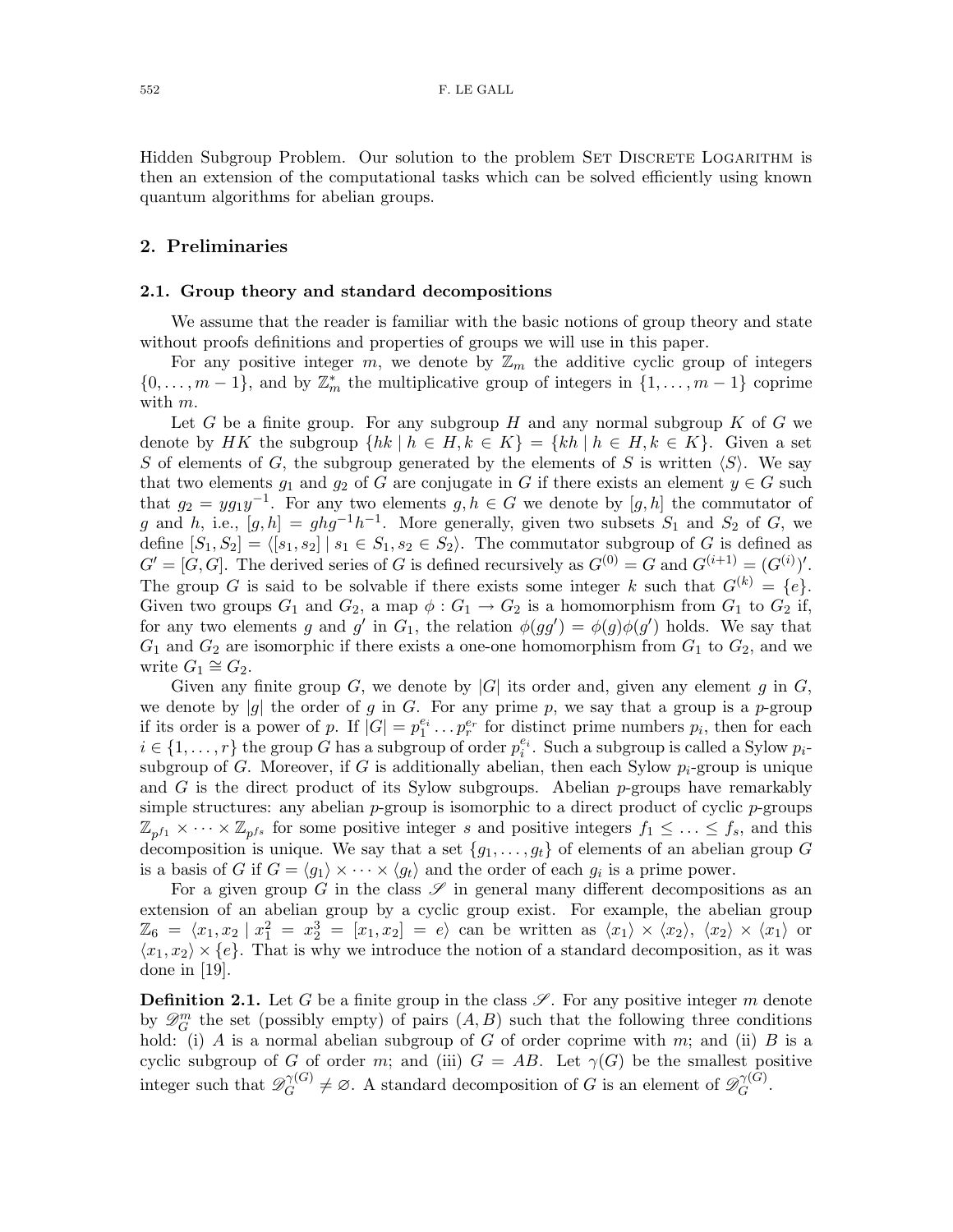#### 2.2. Black-box groups

In this paper we work in the black-box model. A black-box group is a representation of a group G where elements are represented by strings, and an oracle is available to perform group operations. To be able to take advantage of the power of quantum computation when dealing with black-box groups, the oracles performing group operations have to be able to deal with quantum superpositions. These quantum black-box groups have been first studied by Ivanyos et al. [14] and Watrous [29, 30], and have become the standard model for studying group-theoretic problems in the quantum setting.

More precisely, a quantum black-box group is a representation of a group where elements are represented by strings (of the same length, supposed to be logarithmic in the order of the group). We assume the usual unique encoding hypothesis, i.e., each element of the group is encoded by a unique string, which is crucial for technical reasons (without it, most quantum algorithms do not work). A quantum oracle  $V_G$  is available, such that  $V_G(|g\rangle|h\rangle) = |g\rangle|gh\rangle$ for any q and h in G (using strings to represent the group elements), and behaving in an arbitrary way on other inputs. We say that a group  $G$  is input as a black-box if a set of strings representing generators  $\{g_1, \ldots, g_s\}$  of G with  $s = O(\log |G|)$  is given as input, and queries to the oracle can be done at cost 1. The hypothesis on  $s$  is natural since every group G has a generating set of size  $O(\log |G|)$ , and enables us to make the exposition of our results easier. Also notice that a set of generators of any size can be converted efficiently into a set of generators of size  $O(\log |G|)$  if randomization is allowed.

Any efficient quantum black-box algorithm gives rise to an efficient concrete quantum algorithm whenever the oracle operations can be replaced by efficient procedures. Especially, when a mathematical expression of the generators input to the algorithm is known, performing group operations can be done directly on the elements in polynomial time (in  $log |G|$  for many natural groups, including permutation groups and matrix groups.

Quantum algorithms are very efficient for solving computational problems over abelian groups. In the following theorem, we describe the main results we will need in this paper.

Theorem 2.2 ([7, 14, 27]). *There exists quantum algorithms solving, in time polynomial in* log |G|, the following computational tasks with probability at least  $1 - 1/poly(|G|)$ :

- (i) *Given a group G given as a black-box (with unique encoding) and any element*  $q \in G$ , *compute the order of* g *in* G*.*
- (ii) *Given an abelian group* G *given as a black-box (with unique encoding), compute a basis*  $(g_1, \ldots, g_s)$  *of*  $G$ *.*
- (iii) *Given an abelian group* G *given as a black-box (with unique encoding), a basis*  $(g_1, \ldots, g_s)$  *of* G, and any  $g \in G$ *, compute a decomposition of* g *over*  $(g_1, \ldots, g_s)$ *, i.e., integers*  $u_1, \ldots, u_s$  *such that*  $g = g_1^{\bar{u}_1} \cdots g_s^{\bar{u}_s}$ .

Actually, all the tasks in Theorem 2.2 can be seen as black-boxes versions of instances of the so-called Hidden Subgroup Problem (HSP) over abelian groups. It is known that the abelian HSP can be solved in time polynomial in  $log |G|$  [17], even if G is given as a black-box group with unique encoding [14, 26].

#### 3. Computing a Standard Decomposition

In this section we present a quantum algorithm computing a standard decomposition of any group in the class  $\mathscr S$  in time polynomial in the logarithm of the order of the group.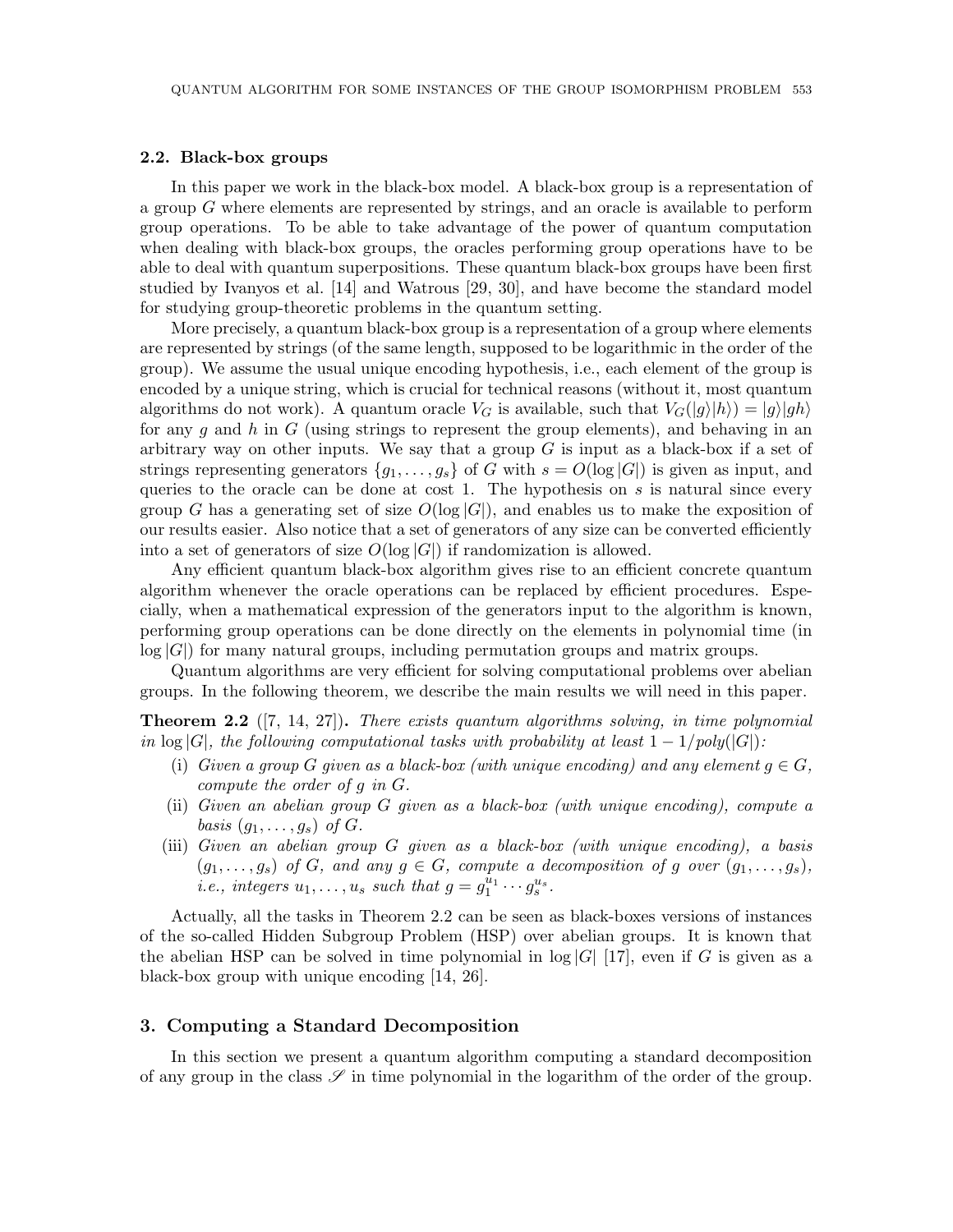The precise description of the algorithm, which we denote Procedure Decompose, is given in metacode in Figure 1. Further descriptions on how each step is implemented follow.

#### Procedure Decompose

INPUT: a set of generators  $\{g_1, \ldots, g_s\}$  of a group G in  $\mathscr S$  with  $s = O(\log |G|)$ . OUTPUT: a pair  $(U, v)$  where U is a subset of G and  $v \in G$ . 1 compute generators  $\{g'_1, \ldots, g'_t\}$  of the derived subgroup G' with  $t = O(\log |G|)$ ; 2 compute  $\kappa = lcm(|g_1|, \ldots, |g_s|);$ 3 factorize  $\kappa$  and write  $\kappa = p_1^{e_1} \cdots p_r^{e_r}$  where the prime numbers  $p_i$  are distinct;  $4 U \leftarrow \{g'_1, \ldots, g'_t\}; V \leftarrow \varnothing; \overline{\Sigma} \leftarrow \overline{\varnothing};$ 5 for  $i = 1$  to r 6 do 7  $\Gamma_i \leftarrow \varnothing;$  $8 \qquad\qquad \textbf{for} \, \, j=1 \, \textbf{to} \, \, s \, \, \textbf{do} \, \, \Gamma_i \leftarrow \Gamma_i \cup \{ g^{\kappa/p_i^{e_i}}_i \};$ 9 if  $[\Gamma_i, G'] = e$  and  $gcd(p_i, |G'|) \neq 1$  then  $U \leftarrow U \cup \Gamma_i$ ; 10 **if**  $[\Gamma_i, G'] = e$  **and**  $gcd(p_i, |G'|) = 1$ 11 then 12 search for an element  $\gamma_i \in \Gamma_i$  such that  $\langle \Gamma_i \rangle G' = \langle \gamma_i, G' \rangle$ ; 13 **if** no such element exists 14 then  $U \leftarrow U \cup \Gamma_i$ 15 else  $\Sigma \leftarrow \Sigma \cup \{\gamma_i\};$ 16 endthen 17 if  $[\Gamma_i, G'] \neq e$  then { take an element  $\gamma_i \in \Gamma_i$  such that  $|\gamma_i| = \max_{\gamma \in \Gamma_i} |\gamma|$ ; 18  $V \leftarrow V \cup \{\gamma_i\};$ 19 enddo 20 **for** all w in  $\Sigma$ 21 do 22 if there exists an element z in  $\Sigma$  such that  $[w, z] \neq e$ 23 then { if  $zwz^{-1} \in \langle w \rangle$  then  $U \leftarrow U \cup \{w\}$  else  $V \leftarrow V \cup \{w\};$ 24 enddo 25 for all  $w \in \Sigma \setminus (U \cup V)$ 26 do 27 if  $[w, u] = \{e\}$  for all  $u \in U$  then  $U \leftarrow U \cup \{w\}$  else  $V \leftarrow V \cup \{w\}$ ; 28 enddo 29  $b \leftarrow \prod_{g \in V} |g|; z \leftarrow \prod_{g \in V} g; v \leftarrow z^{|z|/b};$ 30 output  $(U, v)$ ;

#### Figure 1: Procedure Decompose.

- At Step 1 a set of generators  $\{g'_1, \ldots, g'_t\}$  of the derived subgroup  $G'$  with  $t =$  $O(\log |G|)$  is computed in time polynomial in  $\log |G|$  with success probability 1 −  $1/\text{poly}(|G|)$  using the classical algorithm by Babai et al. [3].
- The order of  $G'$  at Steps 9 and 10, and the orders of elements at Steps 2, 17 and 29 are computed using the quantum algorithms for Tasks (i) and (ii) in Theorem 2.2.
- The least common multiple at Step 2 is computed using standard algorithms, and is factorized at Step 3 using Shor's factoring algorithm [27].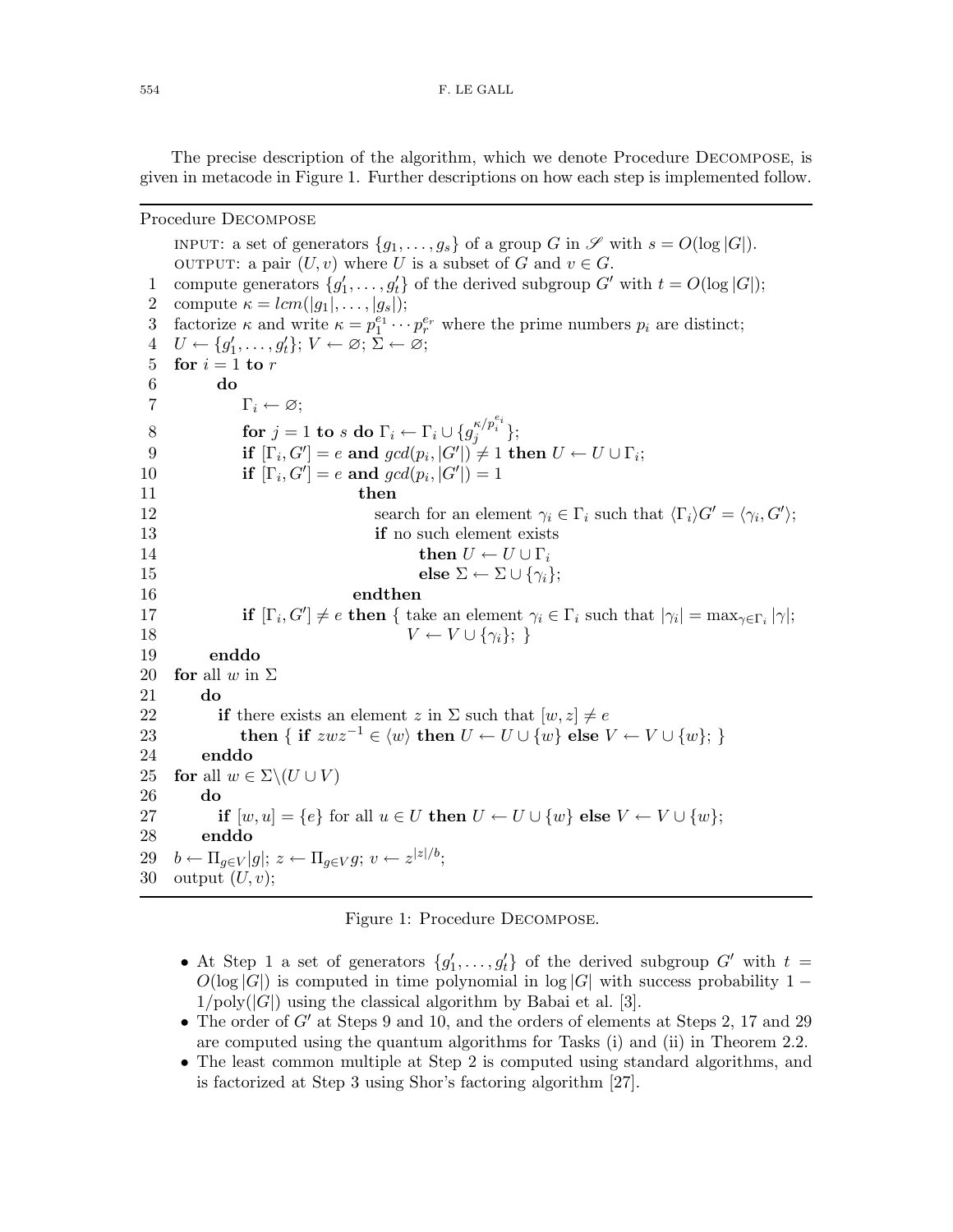- At Step 12, notice that  $[\Gamma_i, G'] = e$  implies that  $\langle \Gamma_i \rangle G'$  is an abelian group. For each element  $\gamma_i$  in  $\Gamma_i$  (there are  $\tilde{O}((\log |G|)^2)$  such elements), the quantum algorithms for Tasks (i) and (ii) in Theorem 2.2 are used to check whether  $|\langle \Gamma_i \rangle G'| = |\langle \gamma_i, G' \rangle|$ . Since necessarily  $\langle \gamma_i, G' \rangle \leq \langle \Gamma_i \rangle G'$ , this test is sufficient to check whether  $\langle \Gamma_i \rangle G' =$  $\langle \gamma_i, G' \rangle$ .
- The tests at Steps 9, 10 to 17 are done by noticing that  $[\Gamma_i, G'] = \{e\}$  if and only if  $[\gamma, g'_j] = e$  for each  $\gamma \in \Gamma_i$  and each  $j \in \{1, ..., t\}$ .
- Testing whether  $zwz^{-1}$  is in  $\langle w \rangle$  at Step 23 is done by trying to decompose  $zwz^{-1}$ over  $\langle w \rangle$  using the quantum algorithm for Task (iii) in Theorem 2.2, and then checking if the decomposition indeed represents  $zwz^{-1}$  (since, a priori, this algorithm can have an arbitrary behavior when  $zwz^{-1} \notin \langle w \rangle$ .

This description, along with Theorem 2.2 and with the observation that the sets  $U, V$ and  $\Sigma$  have size  $O((\log |G|)^2)$ , show that all the steps of Procedure DECOMPOSE can be implemented in time polynomial in  $log |G|$ . The following theorem states its correctness.

**Theorem 3.1.** Let G be a group in the class  $\mathscr{S}$ , given as a black-box group (with unique *encoding). The procedure* Decompose *on input* G *outputs, with high probability, a pair*  $(U, v)$  *such that*  $(\langle U \rangle, \langle v \rangle)$  *is a standard decomposition of G. It can be implemented in time polynomial in* log |G| *on a quantum computer.*

A complete proof of Theorem 3.1 can be found in the full version of this paper [20].

### 4. Set Discrete Logarithm

We first introduce the following useful notation. Let F be a finite field, and  $\Sigma =$  $\{x_1, \ldots, x_t\}$  be any subset of  $\mathbb F$  with possible repetitions, i.e., all the  $x_i$ 's are elements of  $\mathbb F$ , but may not be distinct. For any integer k, we denote by  $\Sigma^k$  the subset of F with possible repetitions  $\{x_1^k, \ldots, x_t^k\}.$ 

In this section we consider the following problem. Here  $u$  is a positive integer which is a parameter of the problem (taking  $u \geq 2$  does not make the problem significantly harder, but this enables us to give a more convenient presentation of our results).

SET DISCRETE LOGARITHM

INPUT: two lists  $(S_1, \ldots, S_u)$  and  $(T_1, \ldots, T_u)$  where, for each integer  $h \in \{1, \ldots, u\}$ ,

 $S_h$  and  $T_h$  are subsets with possible repetitions of some finite field  $\mathbb{F}_h$ .

OUTPUT: a positive integer k such that  $T_h^k = S_h$  for all  $h \in \{1, ..., u\}$ , if such k exists.

Notice that the case  $u = 1$  with  $|S_1| = |T_1| = 1$  is the usual discrete logarithm problem over the multiplicative group of the field  $\mathbb{F}_1$ . Actually, our algorithm solving the problem SET DISCRETE LOGARITHM will only need the multiplicative structure of the fields, and then also works if we replace in the definition each field  $\mathbb{F}_h$  by any multiplicative finite group  $G_h$ . However, since the main applications of our algorithm deal with field structures, we describe our results in the present slightly less general form.

Given an instance of SET DISCRETE LOGARITHM, let  $m<sub>S</sub>$  denote the smallest positive integer such that  $x^{m_S} = 1$  for all  $x \in S_1 \cup \cdots \cup S_u$ , and let  $m_T$  denote the smallest positive integer such that  $y^{m_T} = 1$  for all  $y \in T_1 \cup \cdots \cup T_u$ . The main result of this section is the following theorem.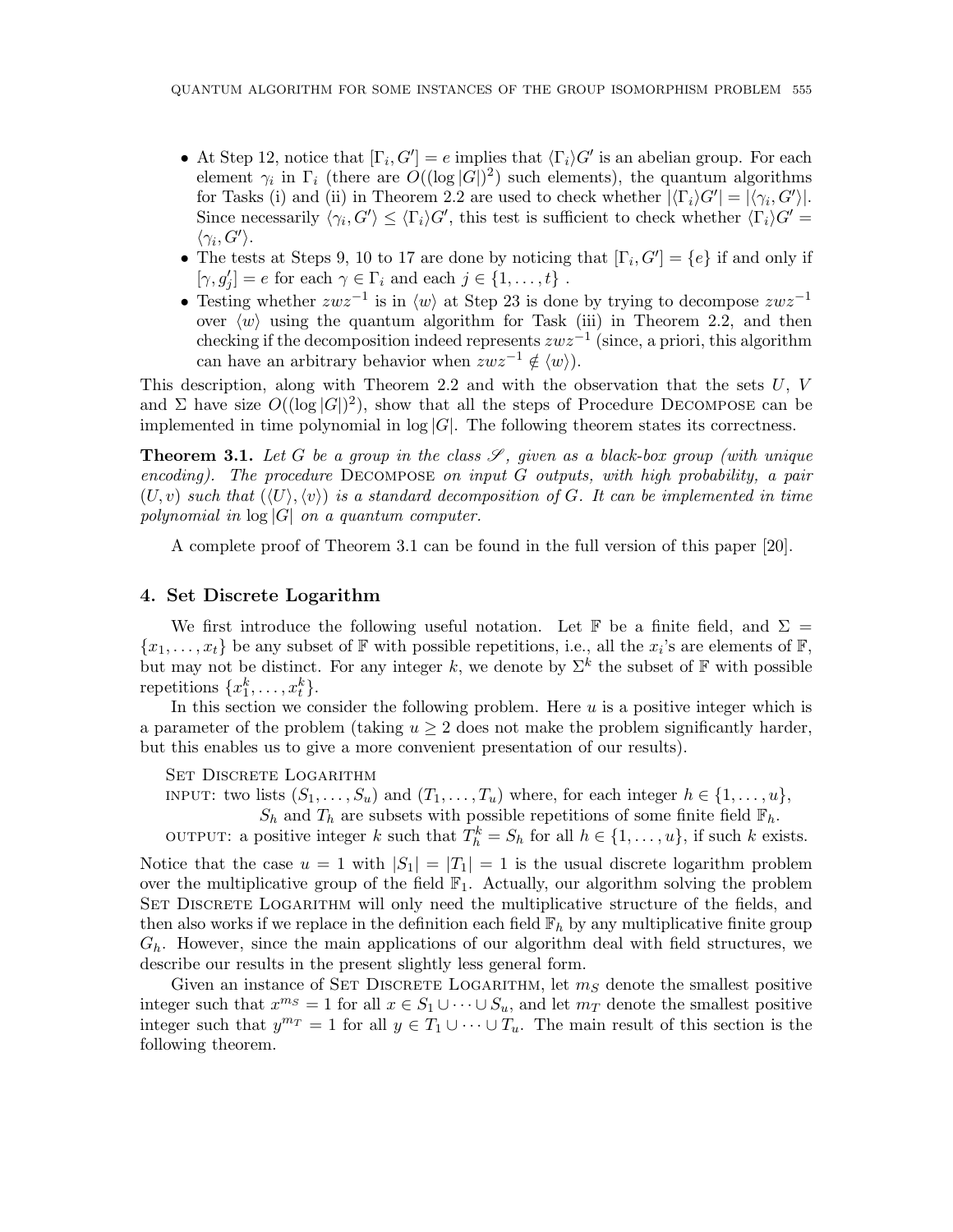Theorem 4.1. *There exists a quantum algorithm that solves with high probability the problem* SET DISCRETE LOGARITHM*, and runs in time polynomial in* u,  $\log(m_S + m_T)$ *, and*  $\max_{1 \leq h \leq u} (|S_h| + |T_h| + \log |\mathbb{F}_h|).$ 

*Proof.* For the sake of brevity, let us denote  $\Sigma = S_1 \cup \cdots \cup S_u \cup T_1 \cup \cdots \cup T_u$ . We first compute the orders of all the elements in  $\Sigma$  using Shor's algorithm [27]. The value  $m<sub>S</sub>$  is the least common multiple of the orders of all the elements in  $S_1 \cup \cdots \cup S_u$ , and the value  $m_T$  is the least common multiple of the orders of all the elements in  $T_1 \cup \cdots \cup T_u$ . The values  $m_S$  and  $m_T$  can then be computed in time polynomial in  $\log(m_S + m_T)$ ,  $|\Sigma|$ , and  $\max_{1 \leq h \leq u} \log |\mathbb{F}_h|$ . Notice that, for any positive integer k, the least common multiple of the orders of all the elements in  $T_1^k \cup \cdots \cup T_u^k$  is  $m_T/gcd(k, m_T)$ . Then, if  $m_S$  does not divide  $m_T$ , there is no solution to the problem SET DISCRETE LOGARITHM. If  $m_S$  divides  $m_T$ but  $m<sub>S</sub> \neq m<sub>T</sub>$ , then a solution (if it exists) can be found by replacing the list  $(T_1, \ldots, T_u)$ by the list  $(T_1^{m_T/m_S})$  $T_1^{m_T/m_S}, \ldots, T_u^{m_T/m_S}$ ). Thus, without loss of generality, we suppose hereafter that  $m_S = m_T$  and denote by m this value. Then a solution k can be searched for in the set  $\mathbb{Z}_m^*$ .

Let  $\{m_1, \ldots, m_\ell\} = \bigcup_{z \in \Sigma} \{|z|\}$  denote the set of orders of the elements in  $\Sigma$ . For each  $h \in \{1, \ldots, u\}$  and each  $i \in \{1, \ldots, \ell\}$ , we define the subsets

$$
S_{h,i} = \{ x \in S_h \mid |x| = m_i \} \text{ and } T_{h,i} = \{ y \in T_h \mid |y| = m_i \}.
$$

Let us also define the sets

$$
K_{h,i} = \{ k \in \mathbb{Z}_m^* \mid T_{h,i}^k = S_{h,i} \} \text{ and } \overline{K}_{h,i} = \{ k \in \mathbb{Z}_m^* \mid T_{h,i}^k = T_{h,i} \}.
$$

It is straightforward to check that the set  $\overline{K}_{h,i}$  is a subgroup of  $\mathbb{Z}_m^*$ , and that the set  $K_{h,i}$ is either empty, or is a coset of  $\overline{K}_{h,i}$  in  $\mathbb{Z}_m^*$ .

Let  $K \subseteq \mathbb{Z}_m^*$  denote the set of solutions of the instance of SET DISCRETE LOGARITHM we are considering. Then

$$
K = \bigcap_{1 \leq h \leq u} \Big( \bigcap_{1 \leq i \leq \ell} K_{h,i} \Big).
$$

The set K can be computed efficiently using a quantum computer if, for each  $h \in \{1, \ldots, u\}$ and each  $i \in \{1, \ldots, \ell\}$ , the set  $K_{h,i}$  is known. More precisely, this is done by using a quantum algorithm for computing the intersections of two cosets of an abelian group more details can be found in the full version of this paper [20].

The final part of the proof shows how to compute these sets  $K_{h,i}$ . Let us fix an integer  $h \in \{1, \ldots, u\}$  and an integer  $i \in \{1, \ldots, \ell\}$ . We suppose that  $S_{h,i}$  and  $T_{h,i}$  have the same size (otherwise  $K_{h,i} = \emptyset$  and thus  $K = \emptyset$ ). Denote  $S_{h,i} = \{x_1, \ldots, x_v\}$  and  $T_{h,i} = \{y_1, \ldots, y_v\}$ , where  $v = |S_{h,i}|$  depends on h and i. We present a quantum procedure computing a set of generators of  $\overline{K}_{h,i}$ , and an element  $k_{h,i}$  in  $K_{h,i}$  when this set is not empty, in time polynomial in v,  $\log m$ , and  $\log |\mathbb{F}_h|$ .

We first show how to compute the subgroup  $\overline{K}_{h,i}$ . Let  $\prec$  be an arbitrary strict total ordering of the elements of  $\mathbb{F}_h$ . Without loss of generality we can suppose that  $x_1 \preceq x_2 \preceq$  $\cdots \preceq x_v$ . Let  $\mu$  be the function from  $\mathbb{Z}_m^* \times \{1, \ldots, v\}$  to  $\mathbb{F}_h$  defined as follows: for any  $k \in \mathbb{Z}_m^*$  and any  $j \in \{1, \ldots, v\}$ ,  $\mu(k, j)$  is the j-th element (with respect to the order  $\prec$ ) of the set  $T_{h,i}^k$ . Let f be the function from  $\mathbb{Z}_m^*$  to  $(\mathbb{F}_h)^v$  such that, for any  $k \in \mathbb{Z}_m^*$ :

$$
f(k) = (\mu(k, 1)y_1^{-1}, \dots, \mu(k, v)y_v^{-1}).
$$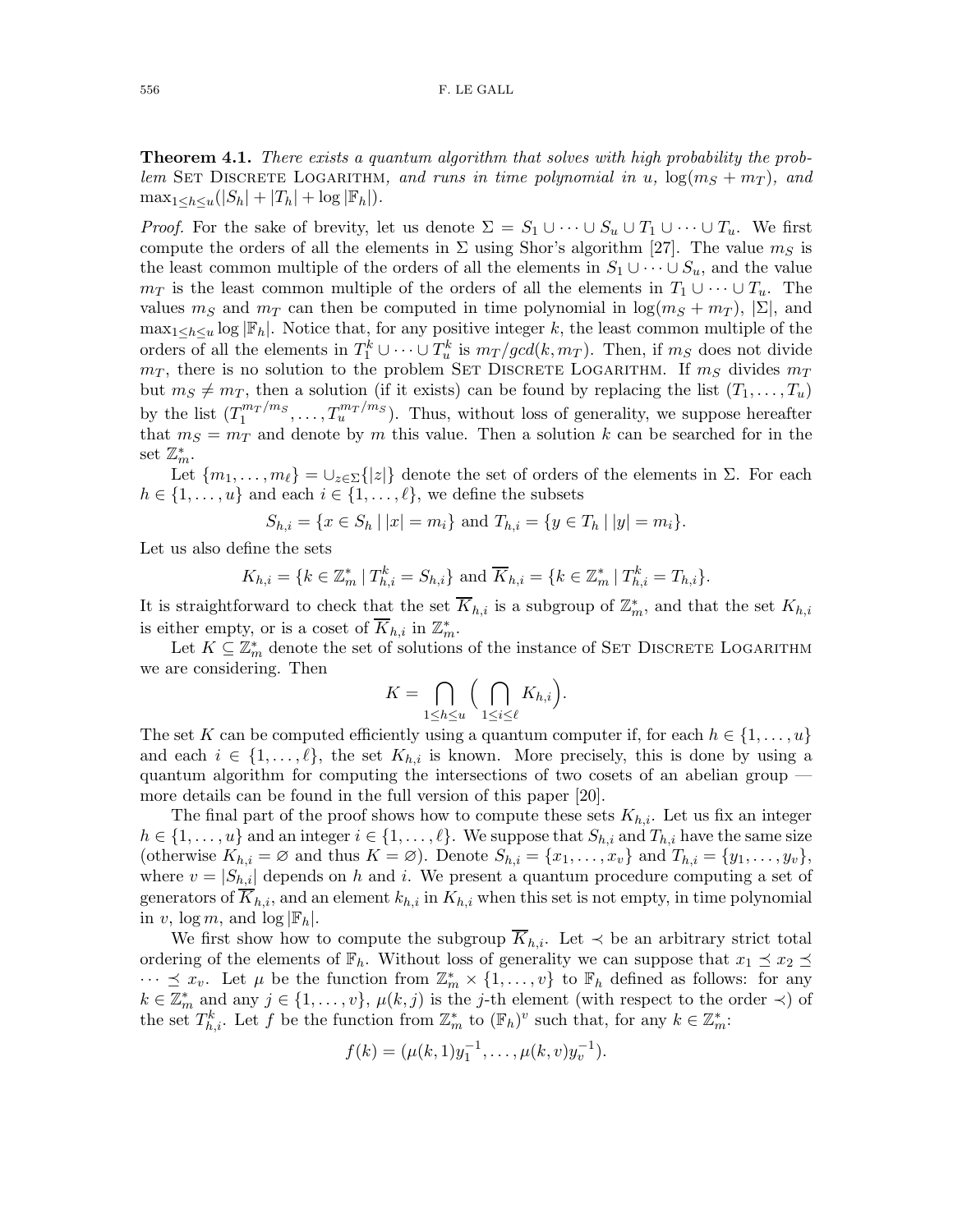Notice that the set  $\{k \in \mathbb{Z}_m^* \mid f(k) = (1,\ldots,1)\}\$ is precisely the subgroup  $\overline{K}_{h,i}$  of  $\mathbb{Z}_m^*$ . Moreover, the function f is constant on cosets of  $\overline{K}_{h,i}$  in  $\mathbb{Z}_m^*$ , with distinct values on distinct cosets (since  $f(k_1) = f(k_2)$  implies that  $T_{h,i}^{k_1} = T_{h,i}^{k_2}$  and thus  $k_1 \in k_2 \overline{K}_{h,i}$ ). This is thus an instance of the abelian HSP, and a set of generators of  $\overline{K}_{h,i}$  can be found in time polynomial in v,  $\log m$  and  $\log |\mathbb{F}_h|$  using the algorithm described in Subsection 2.2 (notice that the underlying group is  $\mathbb{Z}_m^*$ , and that the value of the function f can be computed in time v,  $\log m$  and  $\log |\mathbb{F}_h|$ .

We now show how to compute an element  $k_{h,i}$  in  $K_{h,i}$  if this set is not empty. We first try to find an element  $\alpha \in \mathbb{Z}_{m_i}^*$  such that  $T_{h,i}^{\alpha} = S_{h,i}$ . This is done by, for each  $j \in \{1, \ldots, v\}$ , trying to find an integer  $\alpha_j \in \mathbb{Z}_{m_i}^*$  such that  $x_1^{\alpha_j} = y_j$ , if such an integer exists (notice that, for each j, there is at most one element  $\alpha_j$  in  $\mathbb{Z}_{m_i}^*$  satisfying this condition, which can be computed in time polynomial in  $\log m_i$  and  $\log |\mathbb{F}_h|$  using the quantum algorithm for the standard discrete logarithm problem [27]) and checking whether  $T_{h,i}^{\alpha_j} = S_{h,i}$ . If no such value  $\alpha$  can be found, we conclude that  $K_{h,i}$  is empty. Otherwise we take any such value  $\alpha$  and compute  $k_{h,i}$  as follows. Let us write the prime power decomposition of m as  $m = p_1^{\epsilon_1} \cdots p_r^{\epsilon_r} p_1^{\prime \eta_1} \cdots p_s^{\prime \eta_s} q_1^{\delta_1} \cdots q_t^{\delta_t}$ , where each prime  $p_l$  divides  $m_i$  for  $l \in \{1, \ldots, r\}$ , each prime  $p'_l$  divides  $\alpha$  but not  $m_i$  for  $l \in \{1, \ldots, s\}$ , and each prime  $q_l$  divides neither  $m_i$  nor  $\alpha$  for  $l \in \{1, \ldots, t\}$ . Then the integer

$$
k_{h,i} = \alpha + m_i q_1^{\delta_1} \cdots q_t^{\delta_t} \bmod m
$$

is coprime with  $m$  (since  $\alpha$  is coprime with  $m_i$  and then each prime  $p_l$ ,  $p'_l$  or  $q_l$  does not divide  $k_{h,i}$ , and hence is in  $\mathbb{Z}_m^*$ . From the choice of  $\alpha$  and since any element in  $T_{h,i}$  has order  $m_i$ , we conclude that  $k_{h,i}$  is in the set  $K_{h,i}$ .

#### 5. Discrete Logarithm up to Conjugacy

Given a positive integer r and a finite field  $\mathbb{F}$ , remember that  $GL(r, \mathbb{F})$  denotes the multiplicative group of invertible matrices of size  $r \times r$  with entries in F. In this section we consider the following problem. Here  $u$  is again a positive integer which is a parameter of the problem.

DISCRETE LOG UP TO CONJUGACY

INPUT: two lists of matrices  $(M_1^{(1)})$  $\binom{1}{1}, \ldots, M_1^{(u)}$  and  $\binom{M_2^{(1)}}{1}$  $\mathcal{M}_2^{(1)}, \ldots, \mathcal{M}_2^{(u)}$  where, for each integer  $h \in \{1, ..., u\}, M_1^{(h)}$  $_1^{(h)}$  and  $M_2^{(h)}$  $2^{(h)}$  are in  $GL(r_h, \mathbb{F}_h)$  for some positive integer  $r_h$  and some finite field  $\mathbb{F}_h$ .

OUTPUT: a positive integer k and u matrices  $M^{(h)} \in GL(r_h, \mathbb{F}_h)$  such that

$$
M^{(h)} \cdot M_1^{(h)} = [M_2^{(h)}]^k \cdot M^{(h)}
$$
 for each  $h \in \{1, \ldots, u\}$ , if such elements exist.

In the statement of the above problem, the notation  $[M_2^{(h)}]$  $\binom{n}{2}$ <sup>k</sup> simply means  $M_2^{(h)}$  $2^{(n)}$  raised to the k-th power. Notice that the case  $u = 1$  and  $r_1 = 1$  is basically the usual discrete logarithm problem over the multiplicative group of the finite field  $\mathbb{F}_1.$ 

Let  $m_1$  and  $m_2$  denote the smallest positive integers such that  $[M_1^{(h)}]$  $\binom{n}{1}^{m_1} = I$  and  $[M_2^{(h)}]$  $\binom{n}{2}$  $\lfloor m_2 \rfloor$  for all  $h \in \{1, \ldots, u\}$ . The main result of this section is the following theorem.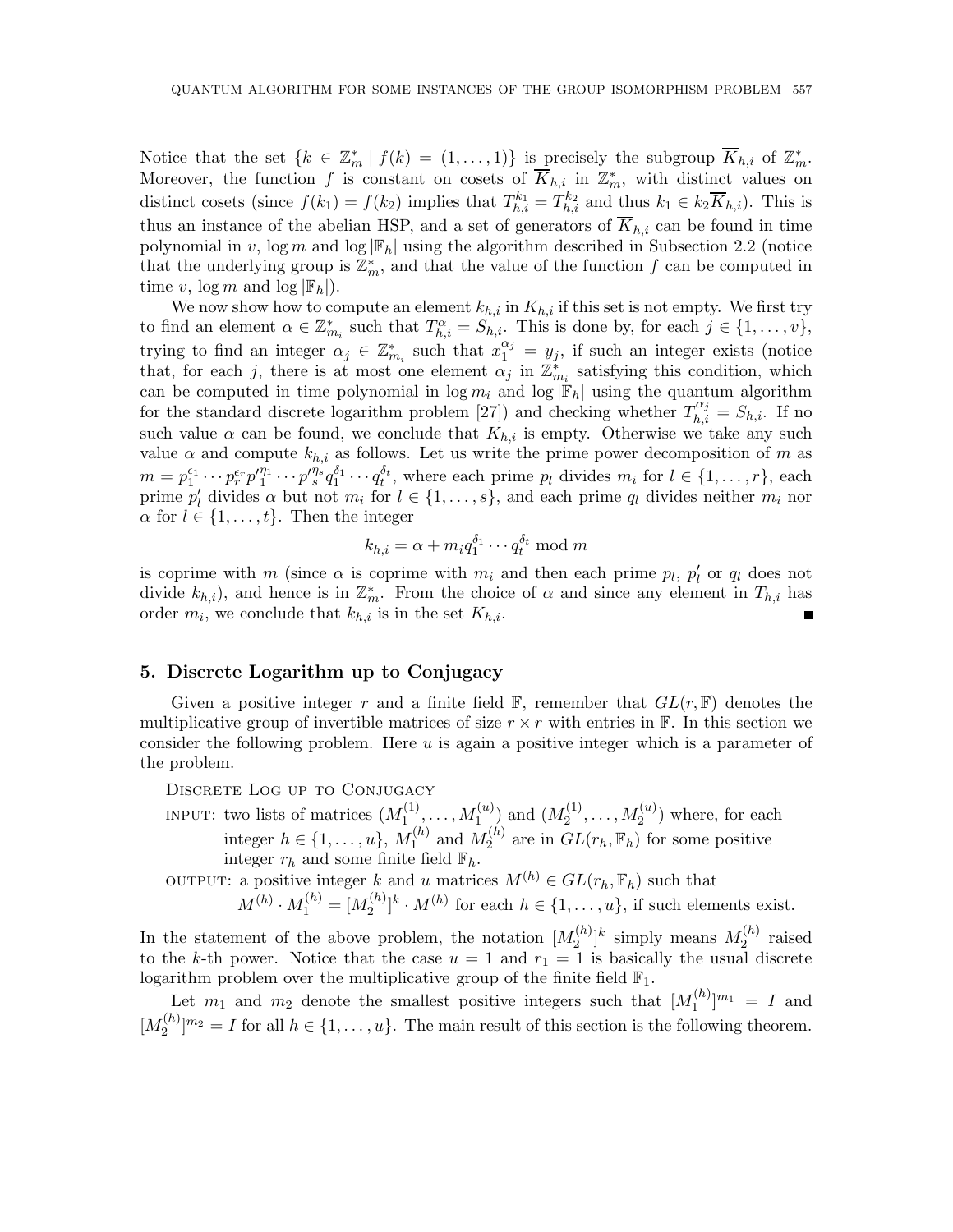Theorem 5.1. *There exists a quantum algorithm that solves with high probability the problem* DISCRETE LOG UP TO CONJUGACY, and runs in time polynomial in u,  $\log(m_1 + m_2)$ , *and* max<sub>1</sub>< $h \lt u(r_h + \log |\mathbb{F}_h|)$ 

The quantum algorithm solving the problem DISCRETE LOG UP TO CONJUGACY follows from an efficient reduction to the problem SET DISCRETE LOGARITHM, using the concepts of elementary divisors, Jordan normal forms and similarity of matrices. A complete proof of Theorem 5.1 is given in the full version of this paper [20].

#### 6. Proof of Theorem 1.3

We will need the following result from [19] that shows necessary and sufficient conditions for the isomorphism of two groups in the class  $\mathscr{S}$ .

**Proposition 6.1** (Proposition 5.1 in [19]). Let G and H be two groups in  $\mathscr{S}$ . Let  $(A_1,\langle y_1\rangle)$ *and*  $(A_2, \langle y_2 \rangle)$  *be standard decompositions of* G *and* H *respectively and let*  $\varphi_1 \in Aut(A_1)$ *(resp.*  $\varphi_2 \in Aut(A_2)$ *) be the action by conjugation of*  $y_1$  *on*  $A_1$  *(resp. of*  $y_2$  *on*  $A_2$ *). The groups* G *and* H *are isomorphic if and only if the following three conditions hold: (i)*  $A_1 \cong A_2$ ; and (ii)  $|y_1| = |y_2|$ ; and (iii) there exist a positive integer k and an isomorphism  $\chi: A_1 \to A_2$  such that  $\varphi_1 = \chi^{-1} \varphi_2^k \chi$ , where  $\varphi_2^k$  means  $\varphi_2$  composed by itself k times.

We now present our proof of Theorem 1.3.

*Proof of Theorem 1.3.* Suppose that G and H are two groups in the class  $\mathscr{S}$ . In order to test whether these two groups are isomorphic, we first run Procedure Decompose on G and H and obtain outputs  $(U_1, y_1)$  and  $(U_2, y_2)$  such that  $(\langle U_1 \rangle, \langle y_1 \rangle)$  and  $(\langle U_2 \rangle, \langle y_2 \rangle)$  are standard decompositions of  $G$  and  $H$  respectively with high probability (from Theorem 3.1). The running time of this step is polynomial in the logarithms of  $|G|$  and  $|H|$ , from Theorem 3.1. Denote  $A_1 = \langle U_1 \rangle$  and  $A_2 = \langle U_2 \rangle$ . The orders of  $A_1, A_2, y_1$  and  $y_2$  are then computed using the quantum algorithms for Tasks (i) and (ii) in Theorem 2.2. Notice that  $|G| = |A_1| \cdot |y_1|$  and  $|H| = |A_2| \cdot |y_2|$ . If  $|G| \neq |H|$ , we conclude that G and H are not isomorphic. In the following, we suppose that  $|G| = |H|$  and denote by n this order.

If  $|y_1| \neq |y_2|$  we conclude that G and H are not isomorphic, from Proposition 6.1. Otherwise denote  $|y_1| = |y_2| = m$ . Then we compute a basis  $(g_1, \ldots, g_s)$  of  $A_1$  and a basis  $(h_1, \ldots, h_{s'})$  of  $A_2$  using the quantum algorithm for Task (ii) in Theorem 2.2. Given these bases it is easy to check the isomorphism of  $A_1$  and  $A_2$ : the groups  $A_1$  and  $A_2$  are isomorphic if and only if  $s = s'$  and there exists a permutation  $\sigma$  of  $\{1, \ldots, s\}$  such that  $|g_i| = |h_{\sigma(i)}|$ for each  $i \in \{1, \ldots, s\}$ . If  $A_1 \not\cong A_2$  we conclude that G and H are not isomorphic, from Proposition 6.1.

Now suppose that  $A_1 \cong A_2 \cong (\mathbb{Z}_{p_1^{f_1}})^{r_1} \times \cdots \times (\mathbb{Z}_{p_t^{f_t}})^{r_t}$ , where each  $p_i$  is a prime, but  $p_i^{f_i} \neq p_j^{f_j}$  $j_j^{j_j}$  for  $i \neq j$ . We want to decide whether the action by conjugation  $\varphi_1 \in Aut(A_1)$ of  $y_1$  on  $A_1$  and the action by conjugation  $\varphi_2 \in Aut(A_2)$  of  $y_2$  on  $A_2$  satisfy Condition (iii) in Proposition 6.1. Notice that, for each  $j \in \{1, \ldots, s\}$ , we can compute (in time polynomial in log n) integers  $u_{ij}$  and  $v_{ij}$  such that  $\varphi_1(g_j) = y_1 g_j y_1^{-1} = g_1^{u_{1j}}$  $j_1^{u_{1j}} \cdots \hat{j_s}^{u_{sj}}$  and  $\varphi_2(h_j) = y_2h_jy_2^{-1} = h_1^{v_{1j}}$  $v_{1j}^{v_{1j}} \cdots h_s^{v_{sj}}$  using the quantum algorithm for Task (iii) in Theorem 2.2.

Denote  $\mathsf{V} = GL(r_1, \mathbb{Z}_{p_1}) \times \cdots \times GL(r_t, \mathbb{Z}_{p_t})$ . The theory developed in [19] shows that we can compute efficiently two elements  $M_1$  and  $M_2$  in V satisfying the following two conditions:

(a)  $M_1^m = M_2^m = I$ ; and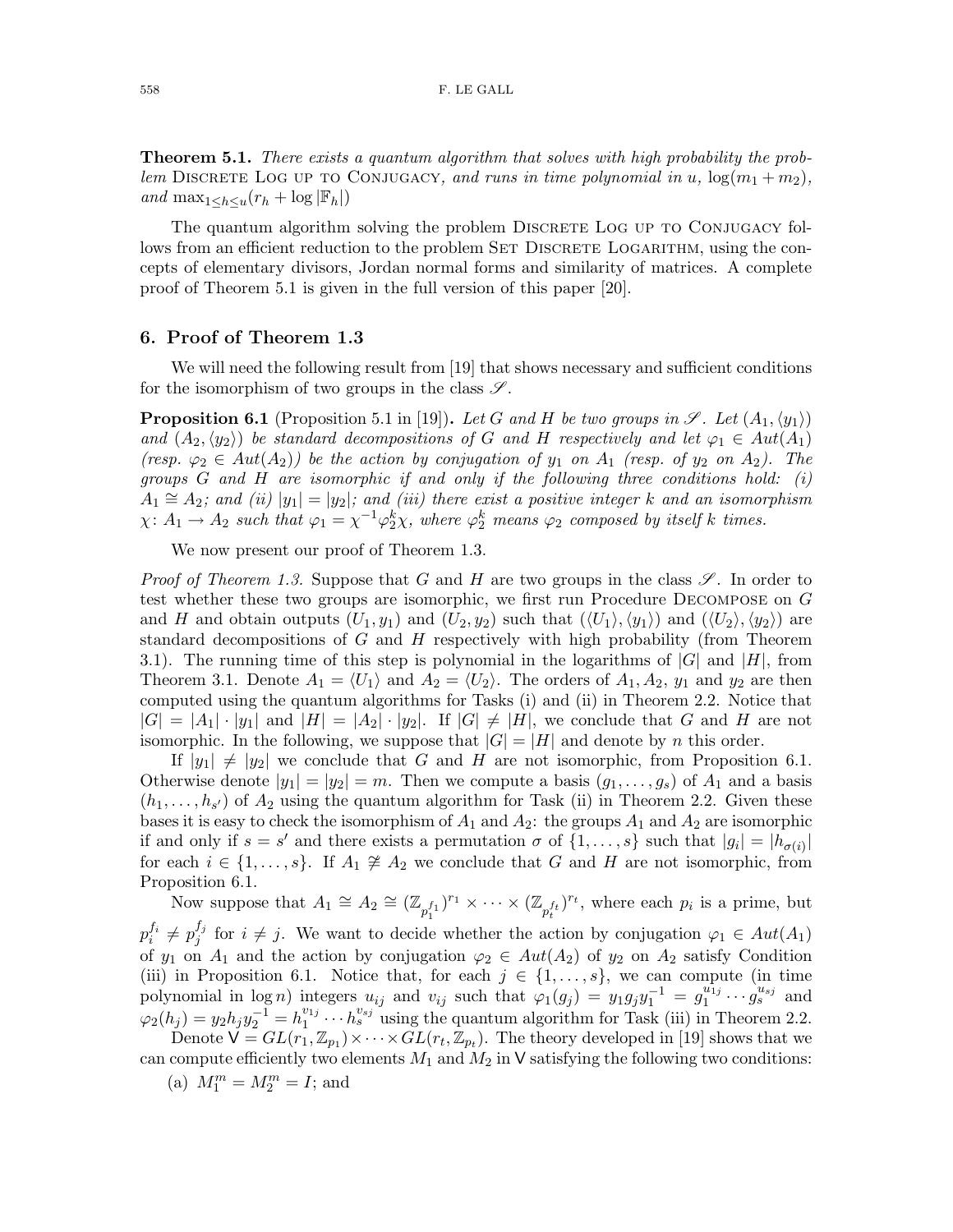(b) for each integer k,  $M_1$  and  $M_2^k$  are conjugate in the group V if and only if there exists an isomorphism  $\chi: A_1 \to A_2$  such that  $\varphi_1 = \chi^{-1} \varphi_2^k \chi$ .

If we denote  $M_1 = (M_1^{(1)}$  $M_1^{(1)}, \ldots, M_1^{(t)}$  and  $M_2 = (M_2^{(1)})$  $M_2^{(1)}, \ldots, M_2^{(t)}$ ), where each  $M_1^{(\ell)}$  $1^{(\ell)}$  and each  $M_2^{(\ell)}$  $\mathcal{L}^{(\ell)}_2$  are matrices in  $GL(r_\ell,\mathbb{Z}_{p_\ell})$ , then checking if the later condition holds becomes an instance of the problem DISCRETE LOG UP TO CONJUGACY, and can be solved using the algorithm of Theorem 5.1 in time polynomial in t,  $\log m$ , and  $\max_{1 \leq \ell \leq t} (r_{\ell} + \log p_{\ell})$ , i.e., in time polynomial in  $\log n$ .

If the above instance of DISCRETE LOG UP TO CONJUGACY has no solution, we conclude that G and H are not isomorphic. Otherwise we take one value k such that  $M_1$  and  $M_2^k$  are conjugate, along with an element  $X \in V$  such that  $XM_1 = M_2^k X$  (such an element is obtained from the output of the algorithm of Theorem 5.1), and compute an isomorphism  $\chi$  from  $A_1$  to  $A_2$  such that  $\varphi_1 = \chi^{-1} \varphi_2^k \chi$ . The map  $\mu : G \to H$  defined as  $\mu(xy_1^j)$  $y_1^j$  =  $\chi(x)y_2^{kj}$ 2 for any  $x \in A_1$  and any  $j \in \{0, \ldots, m-1\}$  is then an isomorphism from G to  $H$  — more details on this construction can be found in the full version of this paper [20].

#### Acknowledgments

The author is indebted to Yoshifumi Inui for many discussions on similar topics. He also thanks Erich Kaltofen, Igor Shparlinski and Yuichi Yoshida for helpful comments.

#### References

- [1] ARVIND, V., AND TORÁN, J. Solvable group isomorphism. In Proceedings of the 19th IEEE Conference on Computational Complexity (2004), pp. 91–103.
- [2] Babai, L. Trading group theory for randomness. In Proceedings of the 17th annual ACM Symposium on Theory of Computing (1985), pp. 421–429.
- [3] BABAI, L., COOPERMAN, G., FINKELSTEIN, L., LUKS, E. M., AND SERESS, Á. Fast Monte Carlo algorithms for permutation groups. Journal of Computer and System Sciences 50, 2 (1995), 296–308.
- [4] Bacon, D., Childs, A. M., and van Dam, W. From optimal measurement to efficient quantum algorithms for the hidden subgroup problem over semidirect product groups. In Proceedings of the 46th Annual IEEE Symposium on Foundations of Computer Science (2005), pp. 469–478.
- [5] BUCHMANN, J., AND SCHMIDT, A. Computing the structure of a finite abelian group. Mathematics of Computation 74, 252 (2005), 2017–2026.
- [6] CANTOR, D., AND ZASSENHAUS, H. A new algorithm for factoring polynomials over finite fields. Mathematics of Computation 36 (1981), 587–592.
- [7] Cheung, K., and Mosca, M. Decomposing finite abelian groups. Quantum Information and Computation 1, 3 (2001), 26–32.
- [8] Chou, T.-W. J., and Collins, G. E. Algorithms for the solution of systems of linear diophantine equations. SIAM Journal on Computing 11, 4 (1982), 687–708.
- [9] COOPERMAN, G., FINKELSTEIN, L., AND LINTON, S. Recognizing  $GL_n(2)$  in non-standard representation. In Groups and Computation II, Proceedings of a SIMACS Workshop (1997), pp. 85–100.
- [10] Ettinger, M., and Høyer, P. On quantum algorithms for noncommutative hidden subgroups. Advances in Applied Mathematics 25, 3 (2000), 239–251.
- [11] Friedl, K., Ivanyos, G., Magniez, F., Santha, M., and Sen, P. Hidden translation and orbit coset in quantum computing. In Proceedings of the 35th Annual ACM Symposium on Theory of Computing (2003), pp. 1–9.
- [12] GARZON, M. H., AND ZALCSTEIN, Y. On isomorphism testing of a class of 2-nilpotent groups. Journal of Computer and System Sciences 42, 2 (1991), 237–248.
- [13] Inui, Y., and Le Gall, F. Efficient quantum algorithms for the hidden subgroup problem over a class of semi-direct product groups. Quantum Information and Computation 7, 5&6 (2007), 559–570.